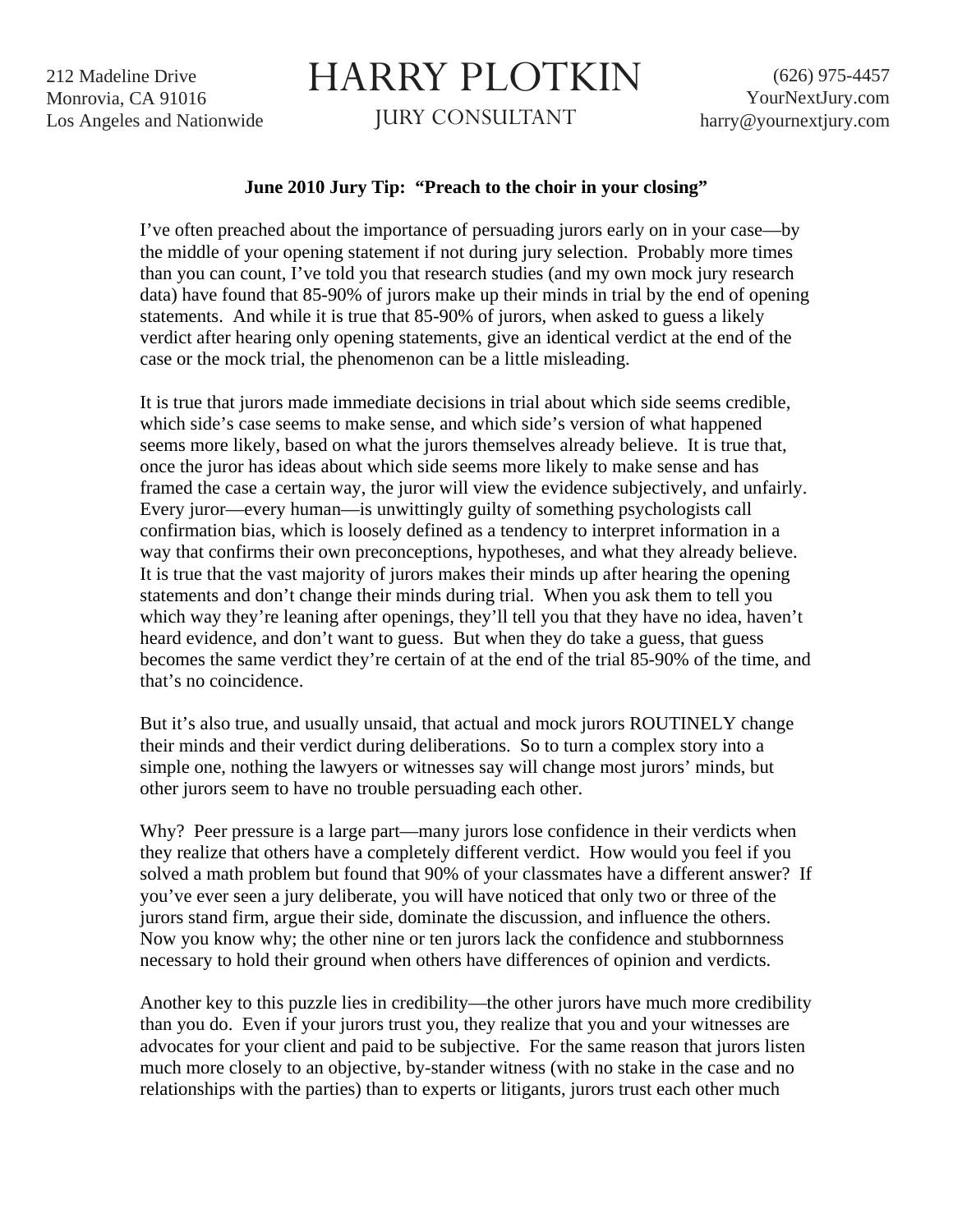more than they trust anyone else because the jurors are the only truly objective people in the courtroom. So they'll take what you and the witnesses say with a grain of salt, but not each other.

By the end of trial, your jurors have long-since decided which side is right and which side is wrong. Don't fool yourself into thinking that half your jurors are still on the fence. Don't fool yourself into thinking that a powerful closing might change the minds of jurors who are against you. That ship has sailed, probably even before the trial's first witness. Don't waste your breath trying to sell your case or be persuasive during closing arguments. Instead, your focus should be entirely on preaching to the choir. Your only chance to win the case is to prepare the jurors who are already with you to persuade the rest of the jury, because they have a much better chance than you do to change minds.

As I told you last month, your opening statement should be all about building credibility, demonstrating that you're patient and reasonable, and explaining to every juror why your case makes sense. During your closing, you need to assume that your jurors (or at least some of them) already trust and believe you. It doesn't hurt to remind your jurors why your case is reasonable, but don't be afraid to be an unapologetic advocate for your case throughout your closing. The entire point of your closing argument should be to arm your jurors, emotionally and factually, to argue with the jurors who are against you.

Don't simply recite what's happened in the case, summarize what the witnesses said, and conclude with a powerful speech about right and wrong. Instead, I would ALWAYS recommend walking your jurors through the verdict form—blown up as a visual that the jury can see. On each liability, causation, or damages question, prepare your jurors for the arguments they're likely to hear from the other jurors and arm them with the arguments they'll need to fight back and persuade the other jurors. NEVER assume that your jurors will understand the questions on the verdict form and ALWAYS take the time to carefully explain what each question means and what they're being asked to decide. Never rely on the baffling jury instructions to guide the jurors—if you've ever seen a jury deliberate or talked to jurors about the verdict questions after a real trial, you might be shocked at how confusing they find the jury instructions and how many unwitting mistakes they make.

Don't forget the emotional part of your closing argument, either. You need to help your advocates on the jury become emotionally invested in your case and emotionally prepared to fight for your client, especially when they're being asked to fight for you against stubborn, dug-in jurors. Giving a fiery closing argument that inspires your jurors never hurts—I've often recommended that trial teams choose the even-keeled lawyer to give the opening and the feisty, passionate lawyer to give the closing. The first lawyer's job is to come across as reasonable, the second's is to fire up the jury. Make sure your closing arms your jurors with more than the facts—give them general principles, trial themes, and larger-than-this-case reasons to fight for your client. I've often advised plaintiff lawyers to tell the jury that a large verdict "might be the only way to help these defendants and companies like them to be more careful and more responsible."